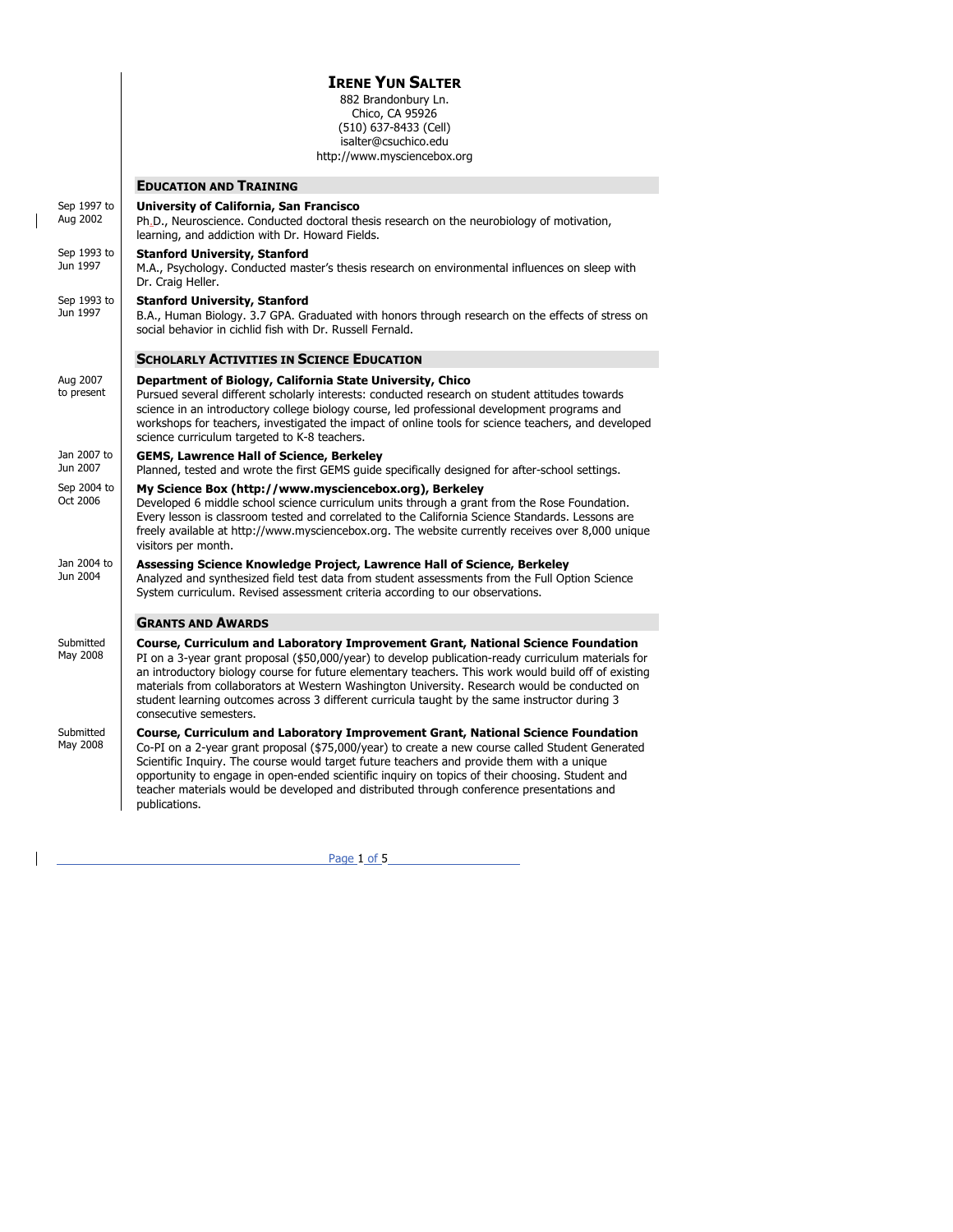| <b>July 2008</b>        | <b>Enhancing Education Through Technology Grant, California Department of Education</b><br>Project director for a grant (\$83,500/year) to provide 2 years of professional development and<br>year-long follow up for teachers at 2 local elementary schools. Teachers will work collaboratively<br>online and in person to develop lesson plans to complement the curriculum at the Hands On Lab.<br>Research will be conducted on the effect that online collaboration has on the development of<br>pedagogical content knowledge, technological literacy, and community building. |
|-------------------------|--------------------------------------------------------------------------------------------------------------------------------------------------------------------------------------------------------------------------------------------------------------------------------------------------------------------------------------------------------------------------------------------------------------------------------------------------------------------------------------------------------------------------------------------------------------------------------------|
| May 2008                | <b>CELT Impact Grant, California State University, Chico</b><br>PI on a grant proposal (\$20,000) to provide a suite of mobile computing tools (laptops, digital<br>probeware, LCD projector and more) for Department of Science Education courses. Research will<br>be conducted on the effect of these tools on the inquiry-learning process.                                                                                                                                                                                                                                      |
| Dec 2007                | Mathematics and Science Partnership Grant, California Department of Education<br>Collaborated with Leslie Atkins write, win, and implement a 3 year grant (\$360,000/year) to<br>provide science professional development for local teachers in partnership with the Chico Unified<br>School District. The money was returned un-used to the State by the school district.                                                                                                                                                                                                           |
| Jan 2005                | <b>Ecology and Environmental Science Curriculum Grant, Rose Foundation, Oakland</b><br>PI on a two-year grant (\$20,000/year) to develop an inguiry-based middle school science<br>curriculum and to disseminate the curriculum via conferences and the Internet.                                                                                                                                                                                                                                                                                                                    |
| Sep 2002                | Postdoctoral National Research and Service Award, NIH, Washington DC<br>Won a prestigious, competitive, three-year grant (\$32,000/year) for postdoctoral research to be<br>conducted with Dr. Barry Everitt at Cambridge University, England. Declined to pursue teaching.                                                                                                                                                                                                                                                                                                          |
| Feb 2000                | Long Teaching Award, University of California, San Francisco<br>Selected by students for an award for outstanding teaching in the Department of Pharmacy.                                                                                                                                                                                                                                                                                                                                                                                                                            |
| Aug 1999                | <b>Predoctoral Training Consortium in Affective Science, NSF</b><br>Won a three-year, merit based fellowship. Participation included seminars, hands-on training with<br>psychological and neurobiological techniques, and private tutorials.                                                                                                                                                                                                                                                                                                                                        |
| Jun 1998                | Graduate Opportunity Fellowship, University of California, San Francisco<br>Won a one-year, merit based fellowship.                                                                                                                                                                                                                                                                                                                                                                                                                                                                  |
| Jun 1997                | <b>Firestone Medal, Stanford University, Stanford</b><br>Won an award for excellence in undergraduate research.                                                                                                                                                                                                                                                                                                                                                                                                                                                                      |
|                         | <b>UNIVERSITY TEACHING</b>                                                                                                                                                                                                                                                                                                                                                                                                                                                                                                                                                           |
| Jul 2007 to<br>present  | <b>Assistant Professor</b><br>Dept. of Biology, California State University, Chico<br>Served as a science education specialist within the Biology Department and College of Natural<br>Sciences. Reinvented the introductory non-majors Biology 101 course specifically for students<br>intending to become K-8 teachers.                                                                                                                                                                                                                                                            |
| Jan 2001 to<br>Jun 2001 | Dept. of Psychology, San Francisco State University<br><b>Instructor</b><br>Directed the upper division course titled: Motivation. Taught about motivation and emotion from a<br>psychological and physiological perspective. (150 students)                                                                                                                                                                                                                                                                                                                                         |
| Jan 1999 to<br>Mar 1999 | Dept. of Pharmacy, University of California, San Francisco Teaching Assistant<br>Led laboratory, discussion, and review sessions for the first-year pharmacy course titled:<br>Introductory Neuroscience. Designed laboratory demonstrations to illustrate course concepts.                                                                                                                                                                                                                                                                                                          |
| Mar 1998 to<br>Jun 1998 | Dept. of Psychiatry, University of California, San Francisco<br><b>Discussion Leader</b><br>Led discussion sessions for the introductory psychiatry course titled: Brain and Behavior.                                                                                                                                                                                                                                                                                                                                                                                               |
| Mar 1996 to<br>Jun 1996 | Dept. of Biology, Stanford University, Stanford<br><b>Teaching Assistant</b><br>Led discussion sessions for the upper-division biology course titled: Human Behavioral Biology.                                                                                                                                                                                                                                                                                                                                                                                                      |

Page 2 of 5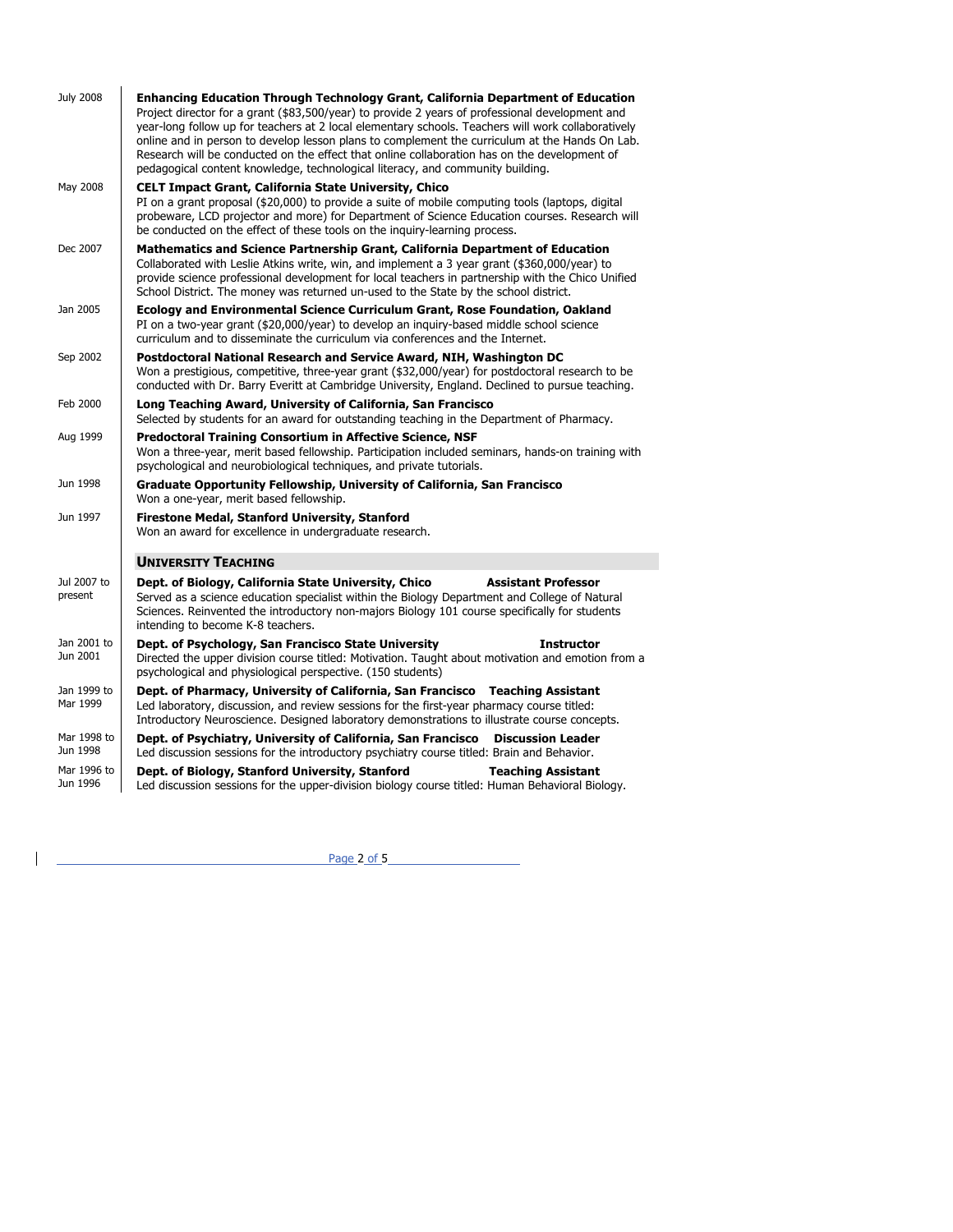|                         | <b>TEACHER PROFESSIONAL DEVELOPMENT</b>                                                                                                                                                                                                                                                                                                                                                                                                                                                                                                                                        |
|-------------------------|--------------------------------------------------------------------------------------------------------------------------------------------------------------------------------------------------------------------------------------------------------------------------------------------------------------------------------------------------------------------------------------------------------------------------------------------------------------------------------------------------------------------------------------------------------------------------------|
| Aug 2008<br>to present  | <b>Enhancing Education Through Technology</b><br><b>Project Director</b><br>Led the design and implementation of a 2 year professional development program for local<br>elementary school teachers. Teachers will have the opportunity to expand their pedagogical<br>content knowledge in science and to integrate the use of technology by developing lesson plans to<br>complement the Hands-On Lab curriculum. A central feature is the creation of an online portal that<br>will enable teachers to collaborate via the Internet on the curriculum development component. |
| Jul 2008                | <b>California Science Project</b><br><b>Faculty</b><br>Led a 2-hour workshop for middle and high school teachers on Neurobiology.                                                                                                                                                                                                                                                                                                                                                                                                                                              |
| Jul 2007                | <b>Faculty</b><br><b>California Science Project</b><br>Led a 4-hour workshop for middle and high school teachers on Earth science.                                                                                                                                                                                                                                                                                                                                                                                                                                             |
| Jul 2007                | <b>Hands On Lab</b><br><b>Faculty</b><br>Showed elementary teachers how to use good practice in the implementation of science lessons.                                                                                                                                                                                                                                                                                                                                                                                                                                         |
| Mar 2006 to<br>Jun 2007 | <b>Exploratorium Teachers Institute</b><br><b>Educator and Scientific Consultant</b><br>Designed and facilitated hands-on workshops for middle and high school teachers including a two-<br>day series of neuroscience workshops and an Internet resources workshop for new teachers.                                                                                                                                                                                                                                                                                          |
| Apr 2006 to<br>Apr 2007 | <b>Science STARTS Project</b><br><b>Teacher Institute Instructor</b><br>Developed a hands-on genetics curriculum for high school teachers as part of a week-long summer<br>teachers' institute with school-year continuation organized by California State University,<br>Stanislaus, and the San Joaquin County Office of Education.                                                                                                                                                                                                                                          |
| Oct 2006                | <b>California Science Teachers' Association</b><br><b>Workshop Presenter</b><br>Led conference attendees in a standing-room-only workshop on genetics and physiology.                                                                                                                                                                                                                                                                                                                                                                                                          |
| Apr 2006                | <b>National Science Teachers' Association</b><br><b>Workshop Presenter</b><br>Led conference attendees in a hands-on workshop on environmental science and geology.                                                                                                                                                                                                                                                                                                                                                                                                            |
| Jan 2006                | <b>East Bay Independent Schools Association</b><br><b>Workshop Presenter</b><br>Led teachers through ecology and watershed activities.                                                                                                                                                                                                                                                                                                                                                                                                                                         |
| Dec 2005                | <b>American Geophysical Union</b><br><b>Conference Presenter</b><br>Presented geology and watershed activities as part of the "Hands-on, Inquiry-based Classroom and<br>Laboratory Exercises" poster and workshop session.                                                                                                                                                                                                                                                                                                                                                     |
| Oct 2004                | <b>San Joaquin County Office of Education</b><br><b>Workshop Presenter</b><br>Organized a neuroscience workshop for K-12 teachers culminating in a sheep's brain dissection as<br>part of the Math Science Project Day.                                                                                                                                                                                                                                                                                                                                                        |
| Jan 2004                | <b>East Bay Independent Schools Association</b><br><b>Workshop Presenter</b><br>Designed and led activities for a "Cooking Through Chemistry" unit for middle school teachers.                                                                                                                                                                                                                                                                                                                                                                                                 |
| Nov 2003                | <b>Contra Costa County Association of Science and Mathematics EducatorsPresenter</b><br>Demonstrated static electricity activities for the annual Share Fair.                                                                                                                                                                                                                                                                                                                                                                                                                  |
| Aug 1999                | Drug Abuse Research Teams, NIDA<br><b>Educator and Scientific Consultant</b><br>Developed and led hands-on activities that taught about the action of abusive drugs on the brain<br>for a program sponsoring original addiction research projects conducted by high school students,<br>teacher mentors, and scientist partners.                                                                                                                                                                                                                                               |
|                         | <b>K-12 TEACHING</b>                                                                                                                                                                                                                                                                                                                                                                                                                                                                                                                                                           |
|                         |                                                                                                                                                                                                                                                                                                                                                                                                                                                                                                                                                                                |

Sep 2003 to **Archway School, Oakland**<br>Jun 2007 Taught sixth through eighth grade science, algebra, and geometry at a K-8 private school. Jun 2007  $\Box$  Taught sixth through eighth grade science, algebra, and geometry at a K-8 private school. Independently designed science curriculum in physical, earth, and life sciences. Founded in 1973, Archway enrolls 90 students in a program that emphasizes "learning by doing" in all subjects.

 $\overline{\phantom{a}}$ 

<u>Page 3 of 5</u>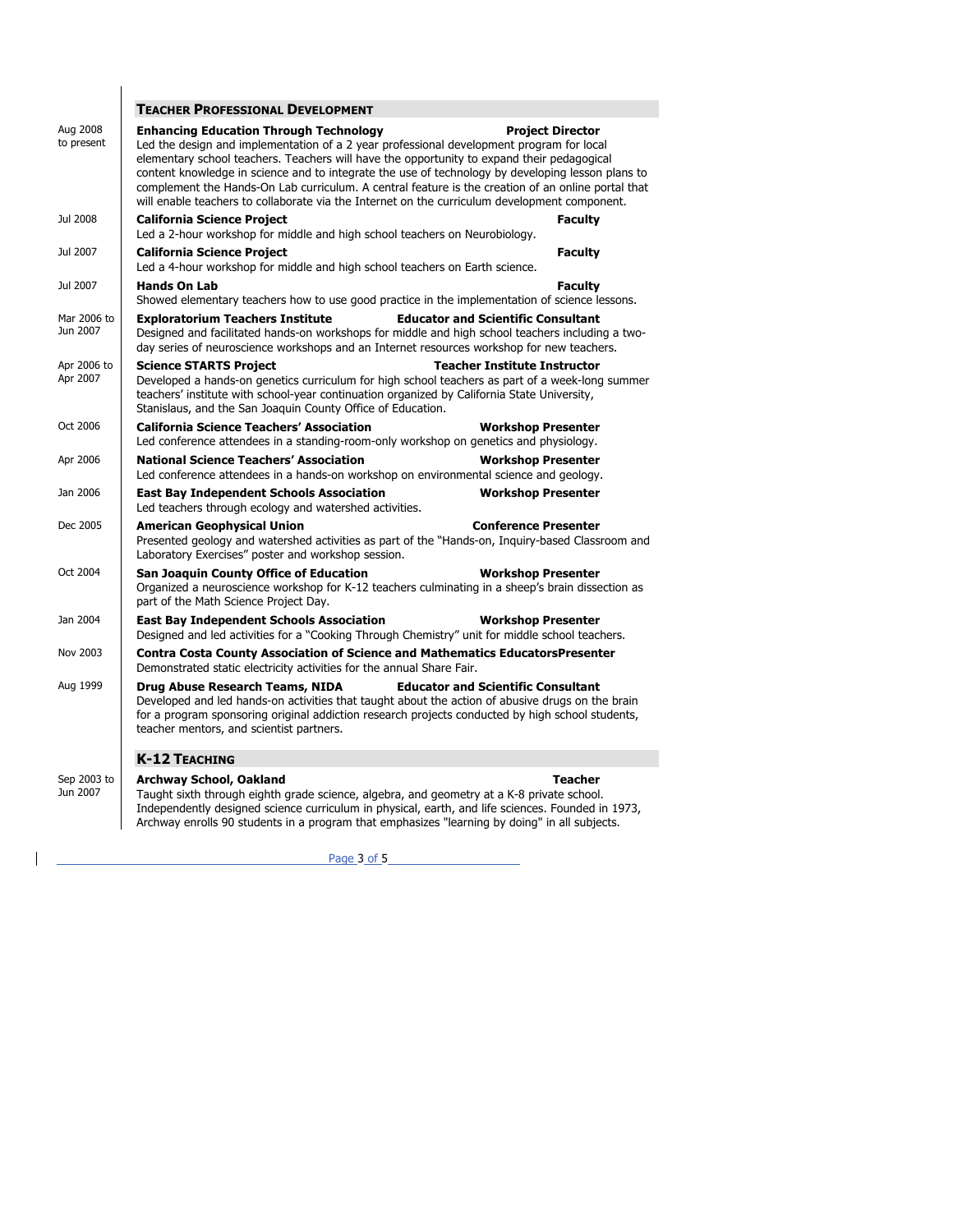| Jun 2003 to<br>Jul 2003 | Aim High, San Francisco<br>Teacher<br>Taught ninth grade science and elective workshops for a six-week summer program for<br>underprivileged city youth. Developed a genetics course and a "Flying Things" elective.                                                                                                                                               |
|-------------------------|--------------------------------------------------------------------------------------------------------------------------------------------------------------------------------------------------------------------------------------------------------------------------------------------------------------------------------------------------------------------|
|                         | <b>INFORMAL AND OUTDOOR EDUCATION</b>                                                                                                                                                                                                                                                                                                                              |
| Sep 2002 to<br>Jun 2007 | <b>Physics of Toys, Exploratorium, San Francisco</b><br>Co-leader<br>Designed activities for a monthly museum program providing hands-on explorations to museum<br>visitors. Coordinated volunteers, facilitated hands-on science activity tables, and led workshops for<br>museum volunteers about inquiry-based learning and facilitation strategies.            |
| Oct 2005 to<br>Jan 2006 | Techbridge, Chabot Space and Science Center, Oakland<br><b>Consultant</b><br>Provided curriculum materials for an after-school girls science program designed to encourage girls<br>in science, technology and engineering.                                                                                                                                        |
| Oct 2002 to<br>Apr 2006 | <b>Exploratorium, San Francisco</b><br><b>Consultant</b><br>Advised in the design process of the new exhibit: Mind.                                                                                                                                                                                                                                                |
| Aug 1998<br>to Sep 2002 | Fort Miley Adventure Ropes, San Francisco State University<br>Leader<br>Facilitated outdoor educational experiences for non-profit groups in the Bay Area. Helped<br>organizations build community and individuals build self-esteem.                                                                                                                              |
| Oct 2001 to<br>Sep 2002 | Triad, Science and Health Education Partnership, San Francisco<br><b>Scientist</b><br>Organized a bimonthly science club for middle school girls through a collaborative program<br>between scientists and public school teachers.                                                                                                                                 |
| Jun 1999 to<br>Jun 2000 | LINKS, Science and Health Education Partnership, San Francisco<br><b>Scientist</b><br>Designed and implemented a science improvement plan for Aptos Middle School as part of a<br>collaboration between University researchers and public school teachers. Mentored a teacher<br>through a summer research project at the University of California, San Francisco. |
| Oct 1997 to<br>Oct 1999 | Double XX Club, Thurgood Marshall High School, San Francisco Guest Speaker<br>Led hands-on activities and discussed career options in an after-school girls science club.                                                                                                                                                                                          |
| Oct 1997 to<br>Mar 1998 | Mission Science Workshop, City College, San Francisco<br>Volunteer<br>Designed and facilitated hands-on science activities and exhibits at an after-school science<br>workshop for elementary school girls.                                                                                                                                                        |
|                         | <b>LEADERSHIP AND SERVICE</b>                                                                                                                                                                                                                                                                                                                                      |
| Aug 2008<br>to present  | <b>Academic Policies Committee, California State University, Chico</b><br>Served on the College of Natural Sciences committee dealing with academic policies such as<br>student leaves of absence and curriculum matters.                                                                                                                                          |
| Aug 2008<br>to present  | RTP and Constitution Committee, California State University, Chico<br>Chaired the committee responsible for drafting the RTP Procedures and Constitution for the<br>fledgling Department of Science Education.                                                                                                                                                     |
| Aug 2007<br>to present  | MIST Advisory Committee, California State University, Chico<br>Advised in the creation of a mission statement, learning objectives, and program redesign for the<br>Masters in Science Teaching (MiST) Program.                                                                                                                                                    |
| Aug 2007<br>to present  | Biology Department Curriculum Committee, California State University, Chico<br>Reviewed and made recommendations for changes among courses within the Biology Department.                                                                                                                                                                                          |
| Aug 2007<br>to Jun 2008 | Science FEST Committee, California State University, Chico<br>Crafted learning objectives for the 13 units of science coursework for future elementary teachers<br>(Science FEST).                                                                                                                                                                                 |
| Sep 2004 to<br>Jun 2007 | <b>Woods Edge Board of Directors</b><br>Elected to represent the faculty on the board of directors for Archway School.                                                                                                                                                                                                                                             |

<u>Page 4 of 5</u>

 $\mathbf{I}$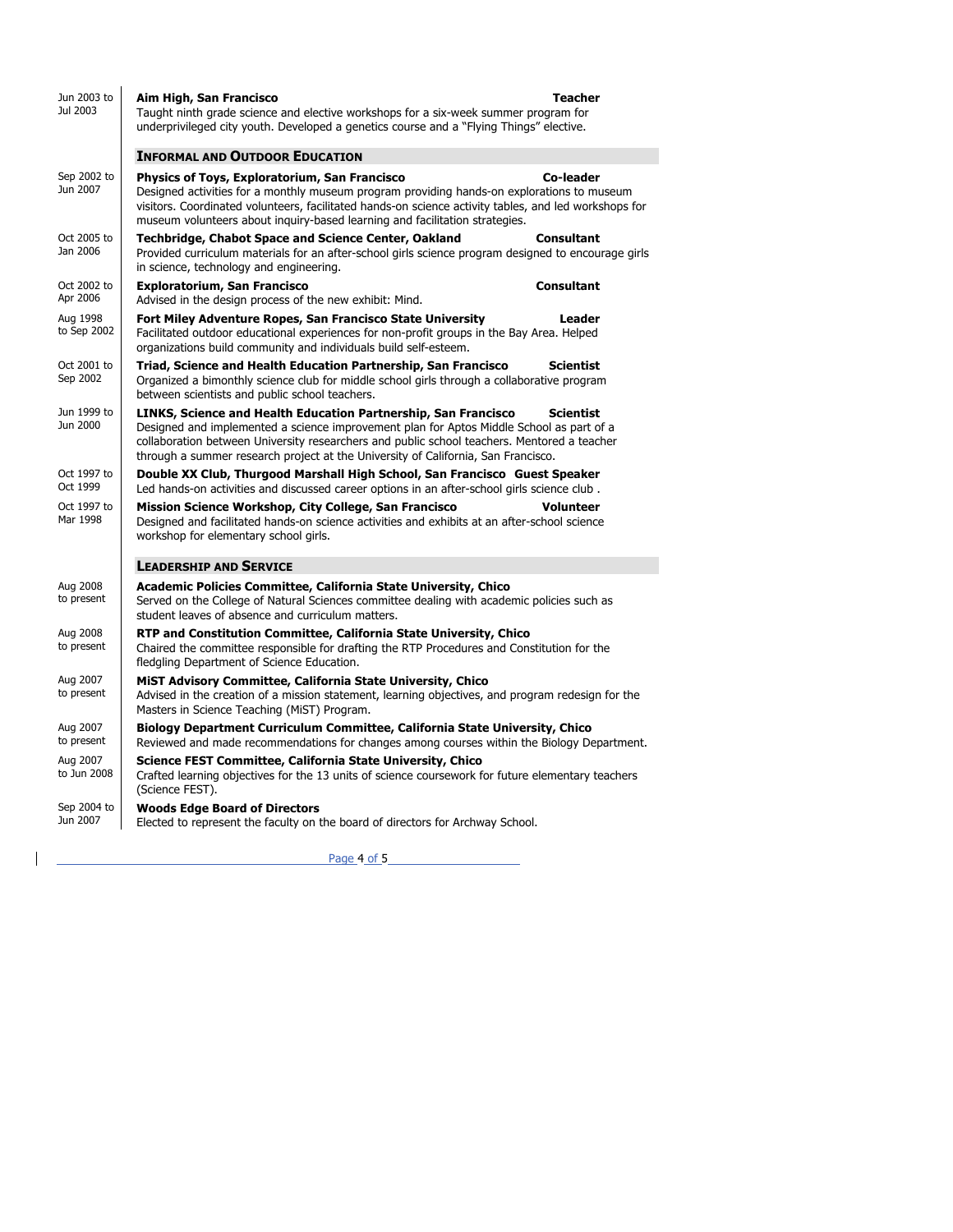| Sep 2000 to<br>Sep 2002 | Neuroscience Program Curriculum Committee, University of California, San Francisco<br>Reviewed the selection and sequencing of required courses for the Neuroscience Program as the<br>student representative to the committee. Revised educational policy.                            |
|-------------------------|----------------------------------------------------------------------------------------------------------------------------------------------------------------------------------------------------------------------------------------------------------------------------------------|
| Dec 2000 to             | <b>Commission on the Growth and Support of Graduate Education,</b>                                                                                                                                                                                                                     |
| Sep 2001                | University of California Office of the President<br>Represented graduate students on a University-wide task force responsible for planning the long-<br>term growth and financing of public graduate education throughout California.                                                  |
| Jul 2000 to<br>Jul 2001 | University of California Students' Association<br>Served as vice-chair of a non-profit student organization that represents all 170,000 University of<br>California students. Supervised the organization's 6 full time staff, including hiring, evaluation, and<br>firing procedures. |
|                         | <b>PERSONAL GROWTH AND TRAINING AS AN EDUCATOR</b>                                                                                                                                                                                                                                     |
| Oct 2007                | Institute for Inquiry, Exploratorium, San Francisco<br>Intensive training on using inquiry in the context of teacher professional development as part of<br>the California Science Project. (40 hours)                                                                                 |
| Sep 2003 to<br>Jun 2005 | Teachers Institute, Exploratorium, San Francisco<br>Pedagogical and scientific content training for science teachers including in-class coaching and over<br>180 hours of professional development.                                                                                    |
| Dec 2005                | GIFT Workshop, American Geophysical Union, San Francisco<br>Scientific talks and hands-on activity sessions on earth science for K-12 educators. (16 hours)                                                                                                                            |
| Jun 2005                | "Gold Rush to the Golden Gate" Summer Teacher Institute, Save the Bay, Oakland<br>An in-depth look at the cultural, historical, and natural history of the San Francisco Bay. (60 hours)                                                                                               |
| Nov 2003                | <b>NSTA Western Regional Conference, Reno</b><br>Workshops and seminars on science education. (24 hours)                                                                                                                                                                               |
| Aug 2003                | High Tech High, Project Based Learning Workshop, Palo Alto<br>Intensive training on how to implement project-based learning in a school setting. (40 hours)                                                                                                                            |
| Oct 2001 to<br>Sep 2002 | Gender Equity in the Classroom, University of California, Berkeley Extension<br>Course on teaching pedagogy and gender equity in the classroom. (40 hours)                                                                                                                             |
| Jun 1999                | LINKS, Science and Health Education Partnership, San Francisco<br>Training for research scientists on curriculum development and teaching. (20 hours)                                                                                                                                  |
|                         | <b>SCIENTIFIC RESEARCH</b>                                                                                                                                                                                                                                                             |
| Jun 1998 to<br>Aug 2002 | Neuroscience Program, University of California, San Francisco<br>Pioneered behavioral and electrophysiological experiments investigating the neural mechanisms<br>underlying relapse to drug-seeking when triggered by environmental cues.                                             |
| Jan 1996 to<br>Jun 1997 | Dept. of Biology, Stanford University, Stanford<br>Investigated Sudden Infant Death Syndrome (SIDS) by studying the effect of environmental risk<br>factors for SIDS on sleep development in neonatal rats.                                                                            |
| Mar 1995 to<br>Jun 1997 | Dept. of Psychology, Stanford University, Stanford<br>Coordinated experiments analyzing the effects of stress on social behavior and on the morphology<br>of GnRH releasing neurons in the African cichlid fish, H. burtoni.                                                           |
|                         |                                                                                                                                                                                                                                                                                        |

<u>Page 5 of 5</u>

 $\mathbf{I}$